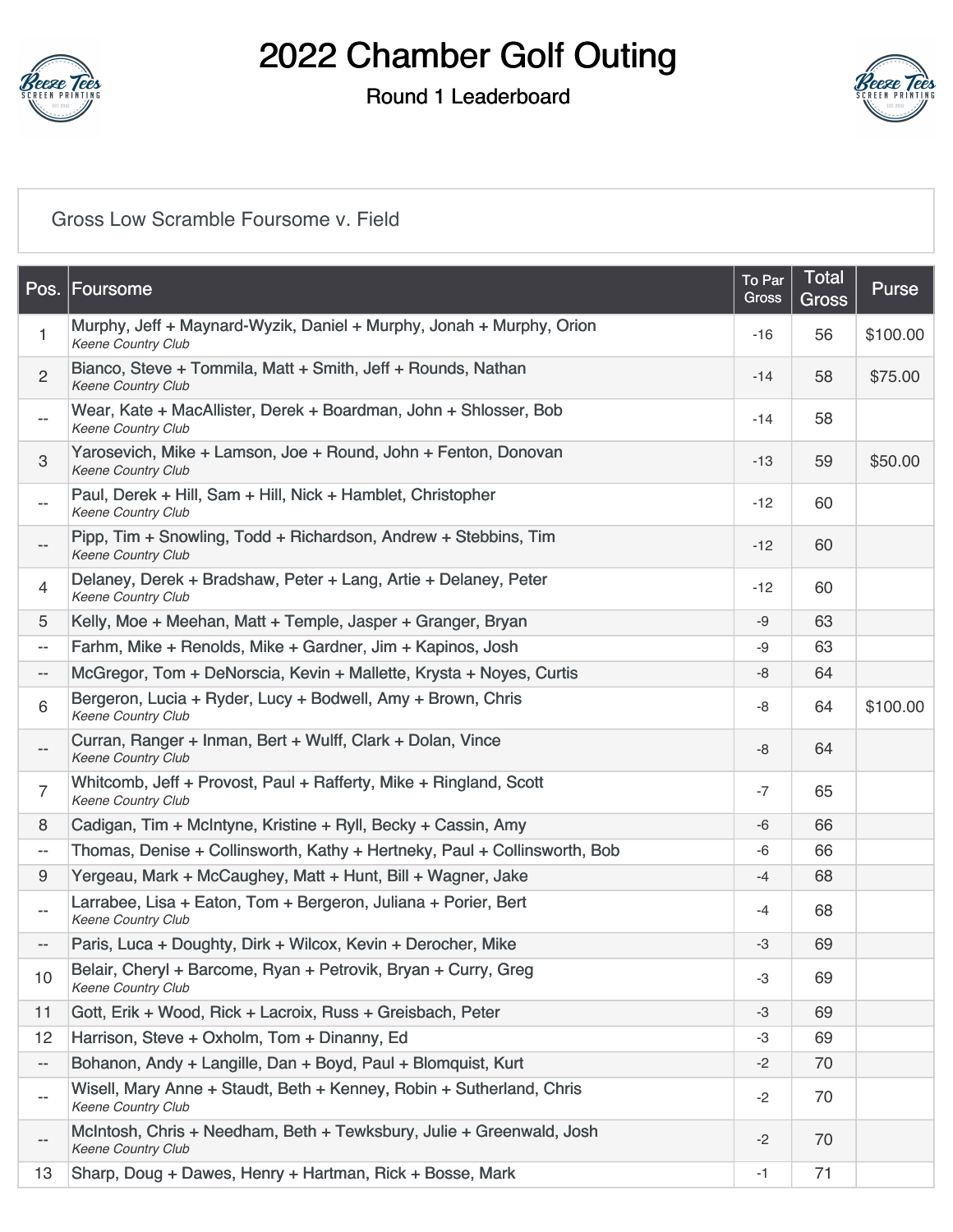

#### Round 1 Leaderboard



| $-\,-$          | Silver, Sue + Donovan, Brian + Galloway, Glenn + Wyzik, Phil                                  | $+2$  | 74        |  |
|-----------------|-----------------------------------------------------------------------------------------------|-------|-----------|--|
| 14              | Mack, Laurie + Lavoie, Kirsten + Malloy, Kathy + Couture, Norma                               | $+3$  | 75        |  |
|                 | Bischof, Tammy + Thomas, Linda + Edson, Janice + Lucius, Deborah<br><b>Keene Country Club</b> | $+12$ | 84        |  |
| 15              | Conderino, Cory + Chantler, Morgan + Vallee, Danielle + Davis, Hunter                         | $+14$ | 86        |  |
| $- -$           | Sarna, Sareen + Mack, Jessica + McGauley, Marianne + Tba, Tba                                 | $+45$ | 117       |  |
| T16             | Robertson, Ben + Gorsuch, Rich + Woods, Ken + Shields, Aaron                                  |       | <b>NS</b> |  |
| T <sub>16</sub> | Fryberger, Mark + Remy, Mike + Fiero, Alana + Wilder, Nate<br><b>Keene Country Club</b>       |       | <b>NS</b> |  |
|                 |                                                                                               |       |           |  |

Total Purse Allocated: \$325.00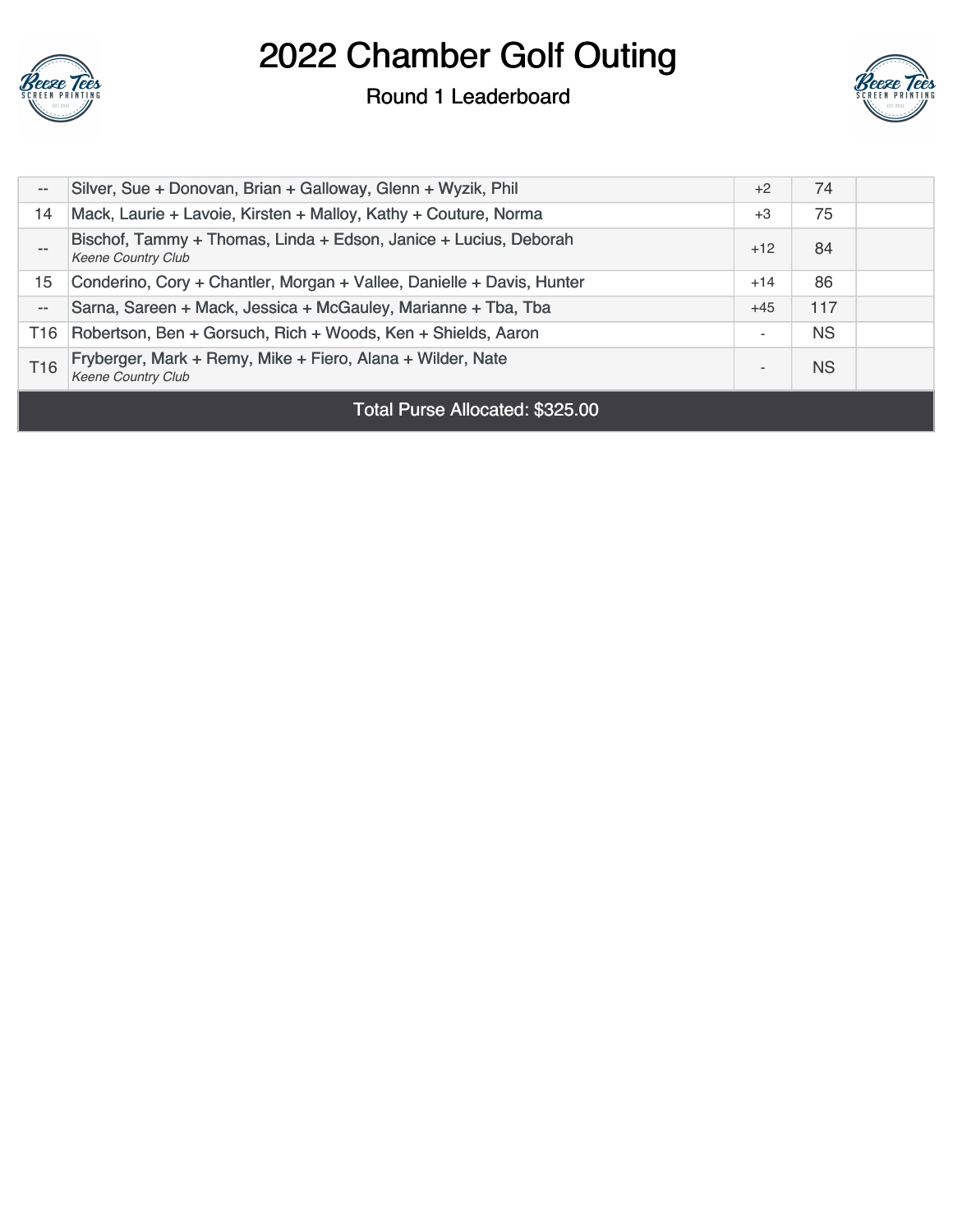

### Round 1 Leaderboard



### [Net Low Scramble Foursome v. Field](https://static.golfgenius.com/v2tournaments/8584740316030981641?called_from=&round_index=1)

|                          | Pos. Foursome                                                                                     | To Par<br><b>Net</b> | <b>Total</b><br><b>Net</b> | Purse    |
|--------------------------|---------------------------------------------------------------------------------------------------|----------------------|----------------------------|----------|
| $\mathbf{1}$             | Wear, Kate + MacAllister, Derek + Boardman, John + Shlosser, Bob<br><b>Keene Country Club</b>     | $-21$                | 51                         | \$100.00 |
| $\overline{\phantom{m}}$ | Bianco, Steve + Tommila, Matt + Smith, Jeff + Rounds, Nathan<br><b>Keene Country Club</b>         | -19                  | 53                         |          |
| $\overline{2}$           | Pipp, Tim + Snowling, Todd + Richardson, Andrew + Stebbins, Tim<br>Keene Country Club             | $-19$                | 53                         | \$75.00  |
| 3                        | Paul, Derek + Hill, Sam + Hill, Nick + Hamblet, Christopher<br>Keene Country Club                 | $-18$                | 54                         | \$50.00  |
| $\overline{\phantom{a}}$ | Murphy, Jeff + Maynard-Wyzik, Daniel + Murphy, Jonah + Murphy, Orion<br><b>Keene Country Club</b> | $-18$                | 54                         |          |
|                          | Delaney, Derek + Bradshaw, Peter + Lang, Artie + Delaney, Peter<br>Keene Country Club             | $-17$                | 55                         |          |
| $- -$                    | Yarosevich, Mike + Lamson, Joe + Round, John + Fenton, Donovan<br><b>Keene Country Club</b>       | $-16$                | 56                         |          |
| 4                        | Farhm, Mike + Renolds, Mike + Gardner, Jim + Kapinos, Josh                                        | $-16$                | 56                         |          |
| 5                        | McGregor, Tom + DeNorscia, Kevin + Mallette, Krysta + Noyes, Curtis                               | -15                  | 57                         |          |
| $\overline{\phantom{a}}$ | Kelly, Moe + Meehan, Matt + Temple, Jasper + Granger, Bryan                                       | $-15$                | 57                         |          |
| 6                        | Curran, Ranger + Inman, Bert + Wulff, Clark + Dolan, Vince<br><b>Keene Country Club</b>           | $-15$                | 57                         |          |
| $\overline{\phantom{a}}$ | Whitcomb, Jeff + Provost, Paul + Rafferty, Mike + Ringland, Scott<br>Keene Country Club           | $-15$                | 57                         |          |
| $\overline{\phantom{a}}$ | Bergeron, Lucia + Ryder, Lucy + Bodwell, Amy + Brown, Chris<br>Keene Country Club                 | $-14$                | 58                         |          |
| $\overline{7}$           | Thomas, Denise + Collinsworth, Kathy + Hertneky, Paul + Collinsworth, Bob                         | $-14$                | 58                         |          |
| 8                        | Larrabee, Lisa + Eaton, Tom + Bergeron, Juliana + Porier, Bert<br><b>Keene Country Club</b>       | $-14$                | 58                         |          |
| 9                        | Paris, Luca + Doughty, Dirk + Wilcox, Kevin + Derocher, Mike                                      | $-13$                | 59                         |          |
| $\overline{\phantom{m}}$ | Belair, Cheryl + Barcome, Ryan + Petrovik, Bryan + Curry, Greg<br>Keene Country Club              | -13                  | 59                         |          |
|                          | Cadigan, Tim + McIntyne, Kristine + Ryll, Becky + Cassin, Amy                                     | $-12$                | 60                         |          |
| 10                       | Wisell, Mary Anne + Staudt, Beth + Kenney, Robin + Sutherland, Chris<br><b>Keene Country Club</b> | $-11$                | 61                         | \$0.00   |
| $\overline{\phantom{a}}$ | Gott, Erik + Wood, Rick + Lacroix, Russ + Greisbach, Peter                                        | $-11$                | 61                         |          |
| 11                       | Bohanon, Andy + Langille, Dan + Boyd, Paul + Blomquist, Kurt                                      | $-10$                | 62                         |          |
| $\overline{\phantom{a}}$ | Yergeau, Mark + McCaughey, Matt + Hunt, Bill + Wagner, Jake                                       | $-10$                | 62                         |          |
| 12                       | McIntosh, Chris + Needham, Beth + Tewksbury, Julie + Greenwald, Josh<br>Keene Country Club        | -10                  | 62                         |          |
| $\overline{\phantom{a}}$ | Sharp, Doug + Dawes, Henry + Hartman, Rick + Bosse, Mark                                          | -8                   | 64                         |          |
| 13                       | Silver, Sue + Donovan, Brian + Galloway, Glenn + Wyzik, Phil                                      | -8                   | 64                         |          |